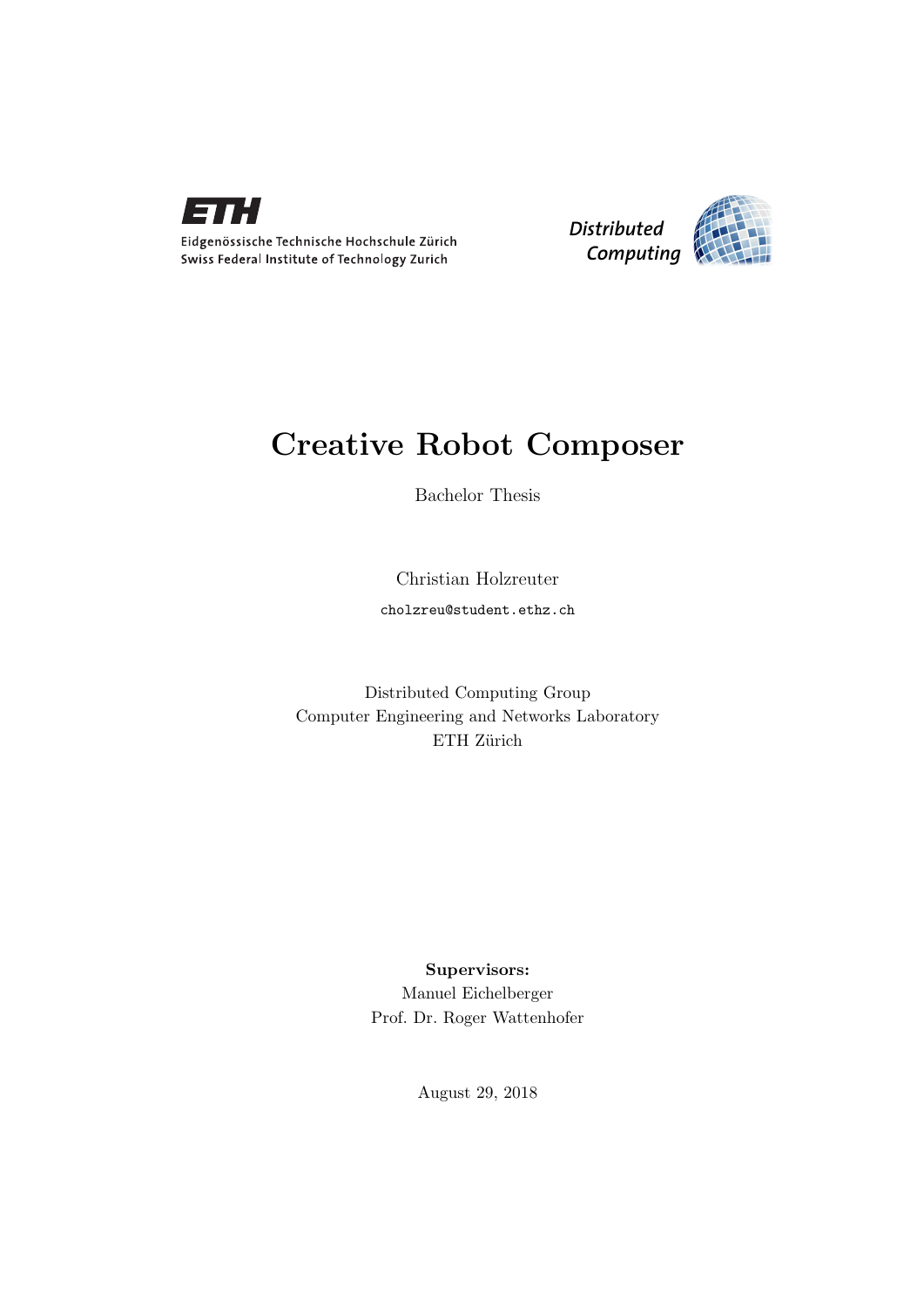# Abstract

<span id="page-1-0"></span>This bachelor thesis is expanding on a library written by a previous student to be able to create new music with the press of a button.

The existing library was written in Python and uses a console interface and a .ini file to pass parameters. In this step a graphical user interface (GUI) for that library was written to make it easier to enter parameters and therefore more accessible. There was some restructuring done to the library as well to allow the use of said GUI.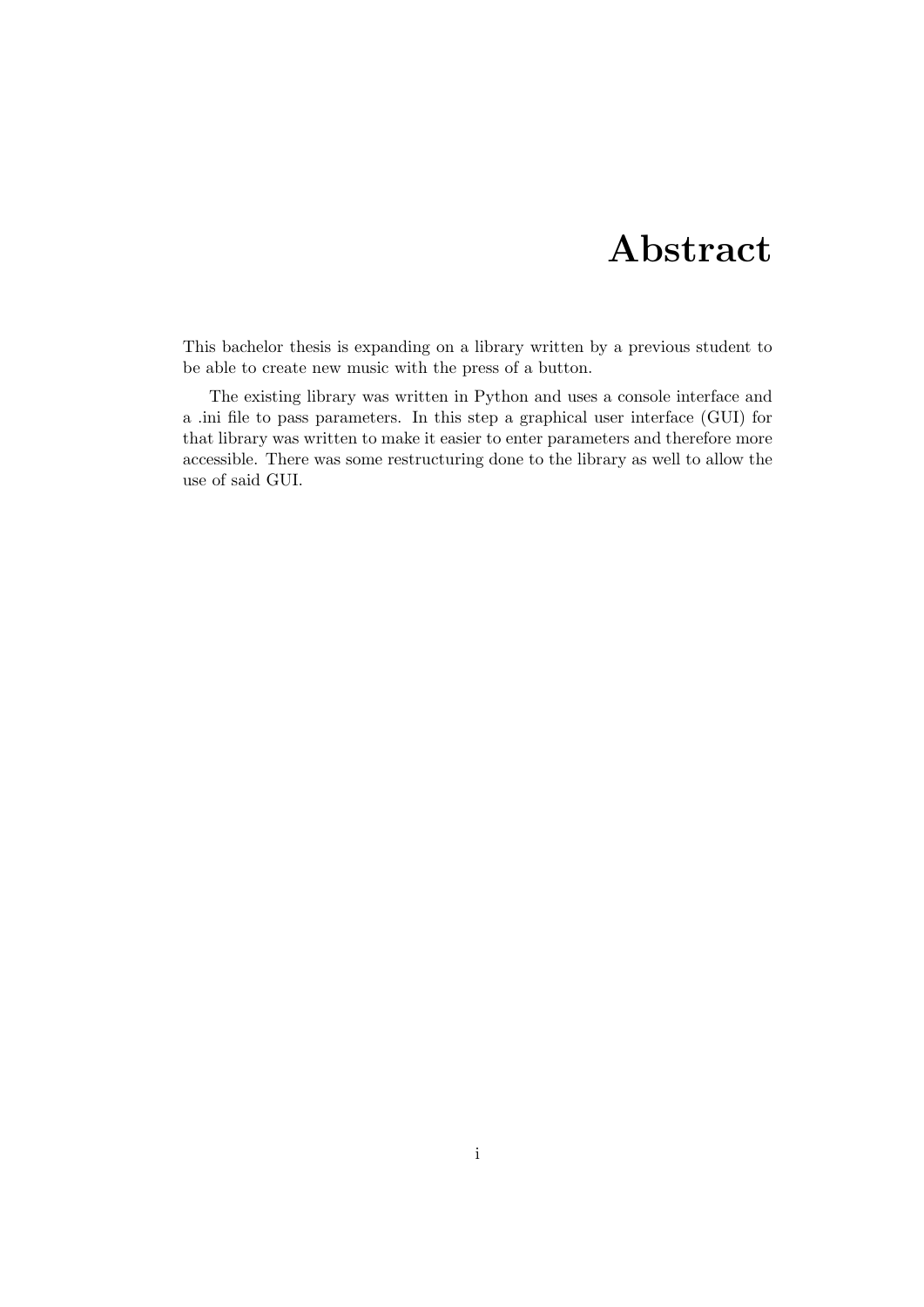# **Contents**

|                                               | Abstract            |              | i.             |  |  |  |  |
|-----------------------------------------------|---------------------|--------------|----------------|--|--|--|--|
| 1                                             |                     | Introduction | 1              |  |  |  |  |
|                                               | 1.1                 |              | 1              |  |  |  |  |
|                                               | 1.2                 |              | $\overline{2}$ |  |  |  |  |
| $\bf{2}$                                      | User Interface      |              |                |  |  |  |  |
|                                               | 2.1                 |              | $\overline{4}$ |  |  |  |  |
|                                               | 2.2                 |              | 5              |  |  |  |  |
|                                               |                     | 2.2.1        | 5              |  |  |  |  |
|                                               |                     | 2.2.2        | 6              |  |  |  |  |
|                                               |                     | 2.2.3        | 7              |  |  |  |  |
|                                               |                     | 2.2.4        | 8              |  |  |  |  |
| <b>Conclusion and Future Work</b><br>$\bf{3}$ |                     |              |                |  |  |  |  |
|                                               | 3.1                 |              | 9              |  |  |  |  |
|                                               | <b>Bibliography</b> |              |                |  |  |  |  |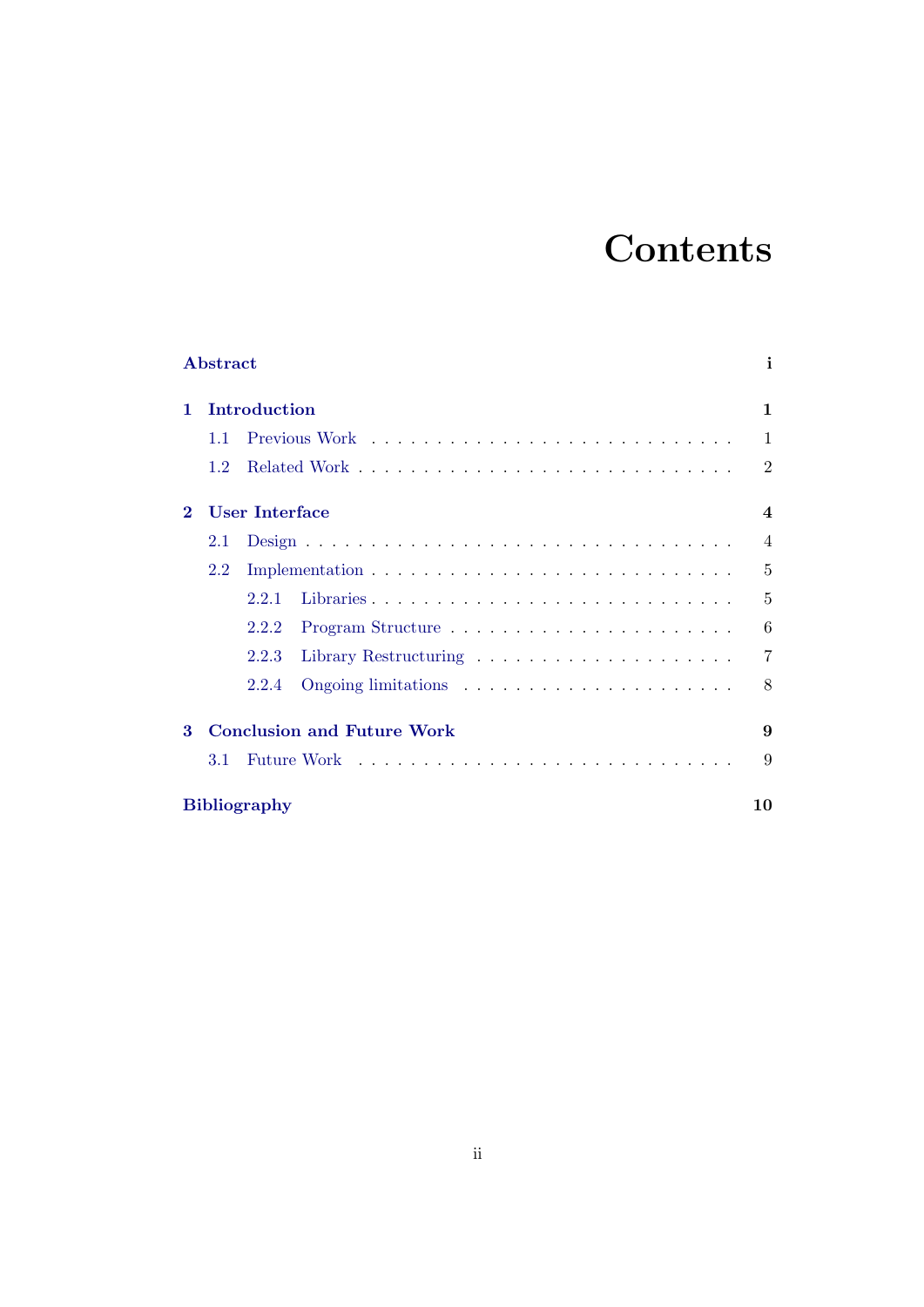# CHAPTER<sub>1</sub> Introduction

<span id="page-3-0"></span>Composing a piece of music is an art and not many are able to do it well. It requires a lot of theory and inspiration. Many programs to assist in the process of composing a new piece of music already exist but not a lot of them can do it on their own. The ones that do are mostly based on machine learning which means that they take a lot of human created music to learn how to make music.

The idea behind creating music based on music theory is to see if music written this way can be as good as songs created by human talent or machine learning.

The goal of this thesis is making the act of creating a new song available to everyone by writing an intuitive GUI for the already existing library that can create theory based music.

### <span id="page-3-1"></span>1.1 Previous Work

The original work created a program that can compose music for everyone was done by Roland Schmid who wrote a paper called "Robot Composer" [\[1\]](#page-12-1). It is based on the open source tool Sonic Pi [\[2\]](#page-12-2) which is a music programming tool. The interface of Sonic Pi looks a lot like an integrated development environment (IDE) as seen in Figure [1.1.](#page-4-1) Because of this, it makes it hard for people without programming knowledge to get into it.

Noah Studach later took that idea and created the Robot Composer Framework [\[3\]](#page-12-3). It is a Python library that uses the same prinicples as the original Robot Composer but was rewritten to function on multiple platforms and has a better interface to be used as a framework in future programs.

The framework takes a .ini file with input parameters as an argument, generates a midi file with them and then exits. Since editing a text file and then running a program with a file as a parameter in the console is not quite beginner friendly, we decided to expand on the framework by adding a graphical user interface and discarding the text based arguments. This not only allows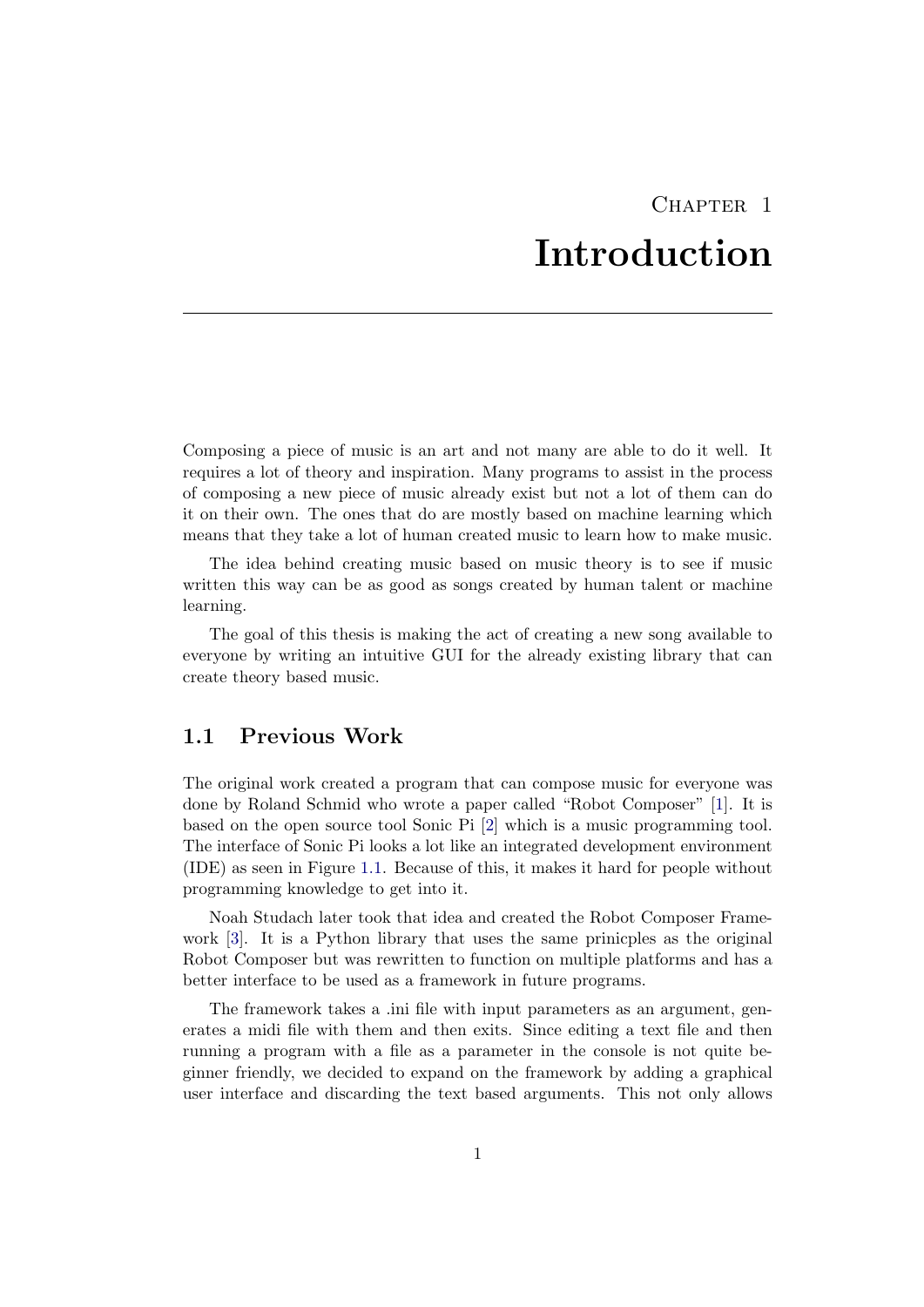#### 1. INTRODUCTION 2



<span id="page-4-1"></span>Figure 1.1: Screenshot of the Sonic Pi GUI

complete beginners to try the program, it also allows listening to the generated music before saving it and change parameters until the user is satisfied with the outcome.

### <span id="page-4-0"></span>1.2 Related Work

There exist a lot of papers and scientific work about music creation, for example [\[4,](#page-12-4) [5,](#page-12-5) [6,](#page-12-6) [7,](#page-12-7) [8\]](#page-12-8). A lot of the papers are based on machine learning which makes it hard to compare them to our music theory based approach.

The above mentioned examples are all theory only which makes it impossible to compare to an actual software like ours. In contrast to the theory based papers, some music generation programs already exist as well, like the Henon Map Melody Generator [\[9\]](#page-12-9) and Impro-Visor [\[10\]](#page-12-10).

The Henon Map Melody Generator relies as the name implies on Henon Maps to create the music. Due to the chaotic behavior of Henon Maps, the music that gets generated sounds quite random. As seen in Figure [1.2,](#page-5-0) there are not many input options because the mathematical formula of the Henon Map does most of the work.

Impro-Visor is pretty much on the other end of the spectrum in terms of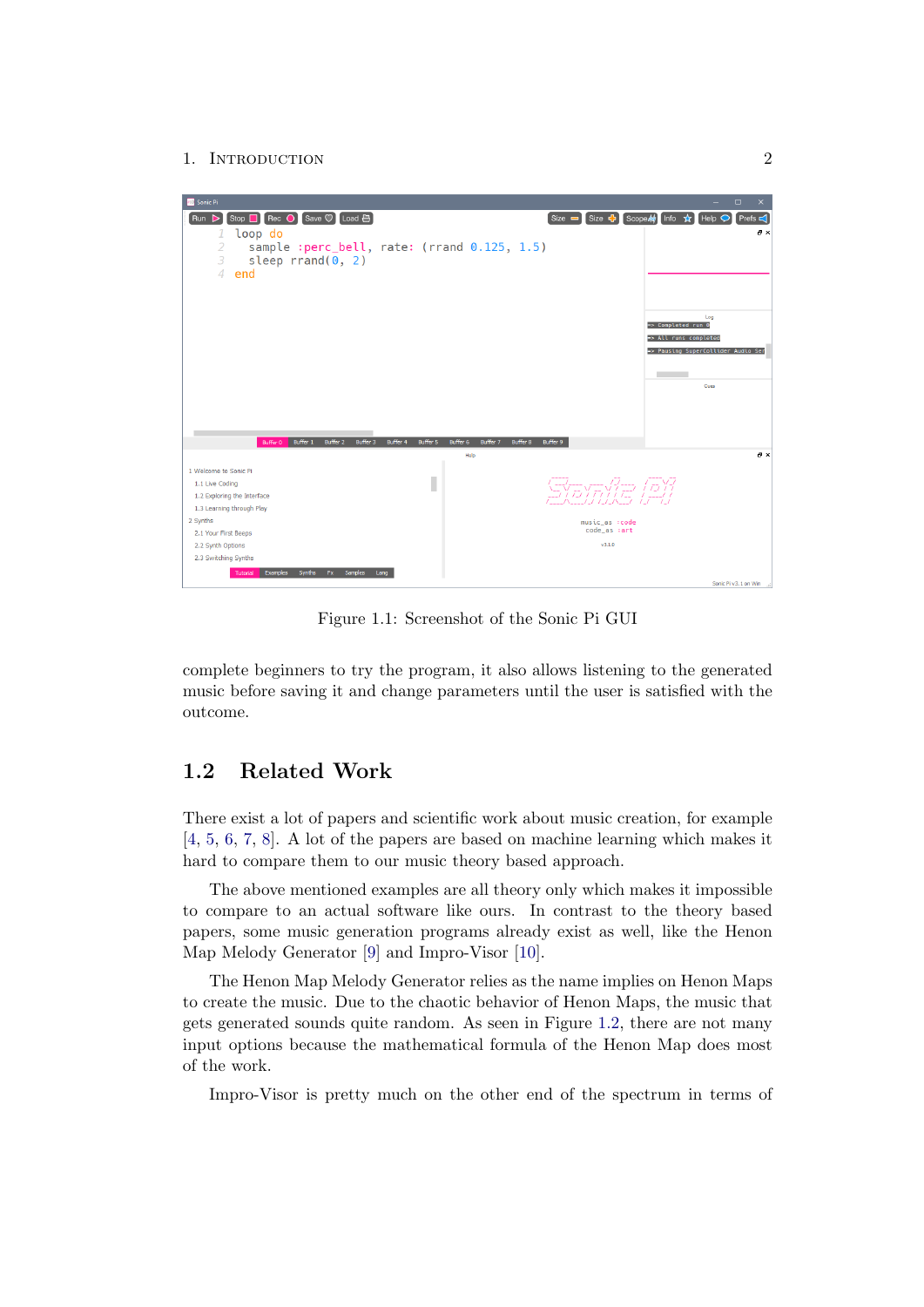#### 1. INTRODUCTION 3

| <b>Henon Map Melody Generator</b>                                                                                                   |                                                                                                                                                                                                                               |                                                                                                                                  |                                                                                                                                                         |  |  |  |  |  |
|-------------------------------------------------------------------------------------------------------------------------------------|-------------------------------------------------------------------------------------------------------------------------------------------------------------------------------------------------------------------------------|----------------------------------------------------------------------------------------------------------------------------------|---------------------------------------------------------------------------------------------------------------------------------------------------------|--|--|--|--|--|
| $alpha = -1.56693$<br>$beta = -0.011811$<br>$maximum$ iterations = 9999<br>terminate at cyclic patterns: $\bullet$ yes, $\circ$ no. | $x_0 = 0.0$<br>$y_0 = 0.0$<br>instrument = Acoustic Grand Piano ▼<br>to 100<br>MIDI Note Range: 30<br>$tempo = 120.0$<br>rhythm: sixteenth notes ▼<br>Output Format: Standard MIDI File<br>7<br>Click here to generate output | alpha<br>$-1.56693$<br>0.42<br>0.22<br>0.22<br>$-0.989$<br>$-1.191$<br>$-1.595$<br>$-1.4$<br>detailed list<br>very detailed list | Good choices for alpha and beta:<br>beta<br>$-0.011811$<br>$-0.999$<br>$-0.999$<br>$-1.0$<br>0.51<br>0.31<br>0.21<br>0.3<br>more chaotic results can be |  |  |  |  |  |
|                                                                                                                                     | generated from a non-zero<br>starting point:<br>$x_0$ = 0.63135448, and<br>$y_0 = 0.18940634.$                                                                                                                                |                                                                                                                                  |                                                                                                                                                         |  |  |  |  |  |

<span id="page-5-0"></span>Figure 1.2: Screenshot of the Henon Map Melody Generator GUI

music generating software. The idea behind it is to help artists create music by adding percussion and deriving new solos from previous ones instead of creating new music from scratch. The Impro-Visor GUI (Figure [1.3\)](#page-5-1) therefore allows the modification of every single note which even makes completely manual music composing possible.



<span id="page-5-1"></span>Figure 1.3: Screenshot of the Impro-Visor GUI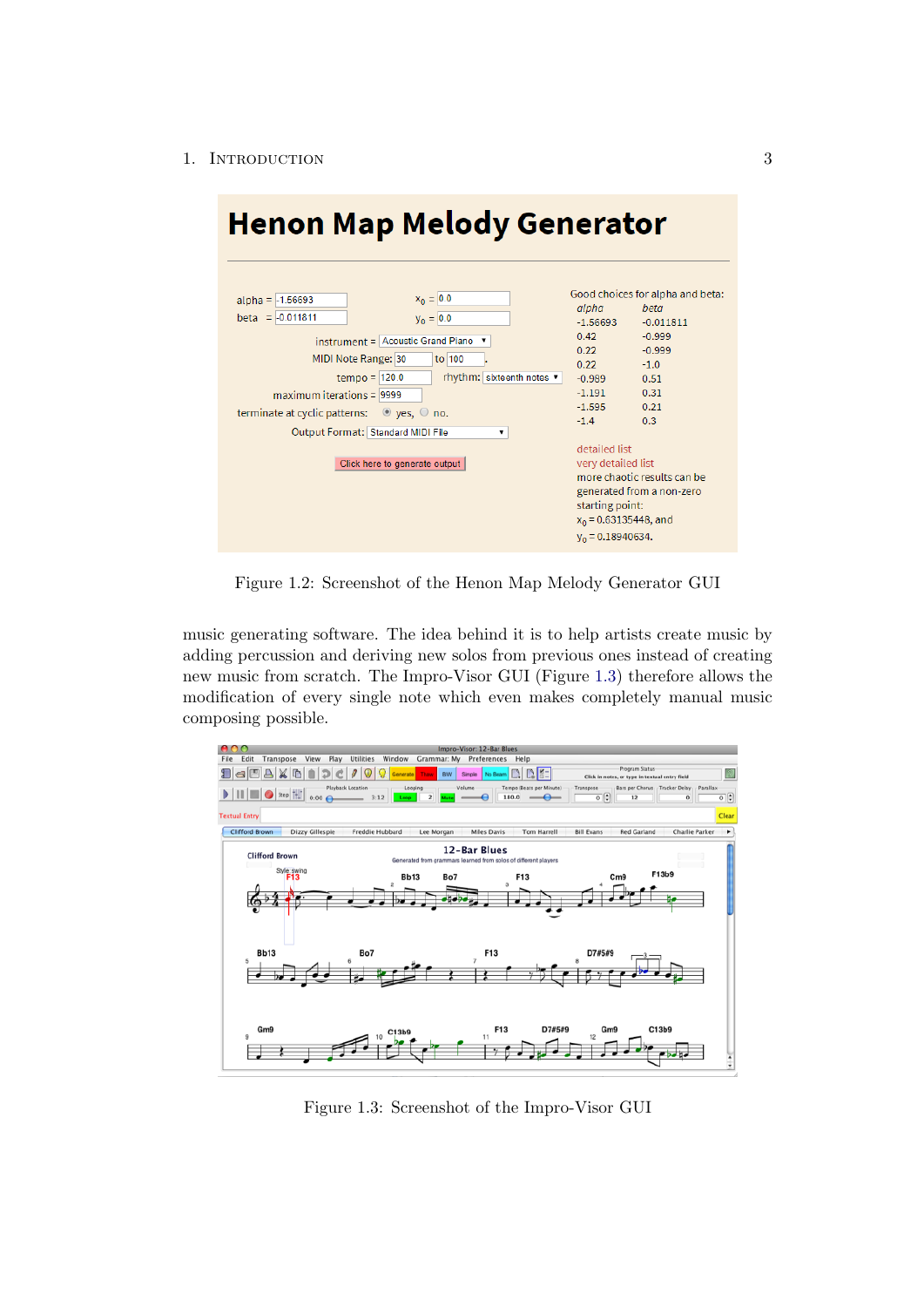# CHAPTER 2 User Interface

<span id="page-6-0"></span>In the following chapters we show what changes were made to the Robot Composer Framework and how we designed and added the user interface.

### <span id="page-6-1"></span>2.1 Design

For the user interface a simple looking approach was taken as seen in Figure [2.1.](#page-6-2)

| Robot Composer             |                                | $\times$<br>$\Box$    |  |
|----------------------------|--------------------------------|-----------------------|--|
| Song                       | Song                           |                       |  |
| $-$ part 1                 | <b>Basic</b>                   |                       |  |
| $-$ part 2<br>$-$ part $3$ | seed                           | 1231                  |  |
| $-$ part 2                 | track                          | $\pmb{0}$             |  |
| $-part 4$                  | channel                        | $\mathbf 0$           |  |
|                            | volume                         | 100                   |  |
|                            | starttime                      | $\pmb{0}$             |  |
|                            | length                         | 5                     |  |
|                            | nominator                      | 4                     |  |
|                            | denominator                    | 4                     |  |
|                            | m_range lower bound            | 48                    |  |
|                            | m_range upper bound            | 91                    |  |
|                            | filename                       | filename              |  |
|                            | <b>Advanced</b>                |                       |  |
|                            | bpm                            | 80                    |  |
|                            | key                            | 73                    |  |
|                            | quality                        | $\checkmark$<br>minor |  |
|                            | bar per chord                  | $\overline{2}$        |  |
|                            | <b>Options</b>                 |                       |  |
|                            | chords only                    |                       |  |
|                            | start from root<br>end at root | 50D                   |  |
|                            | <b>Parameters</b>              |                       |  |
|                            | predefined progression         | 0.500                 |  |
|                            |                                |                       |  |
|                            | Generate                       |                       |  |
|                            | Export                         |                       |  |
|                            |                                |                       |  |
|                            |                                |                       |  |
| Play                       |                                | Stop                  |  |

<span id="page-6-2"></span>Figure 2.1: Screenshot of the GUI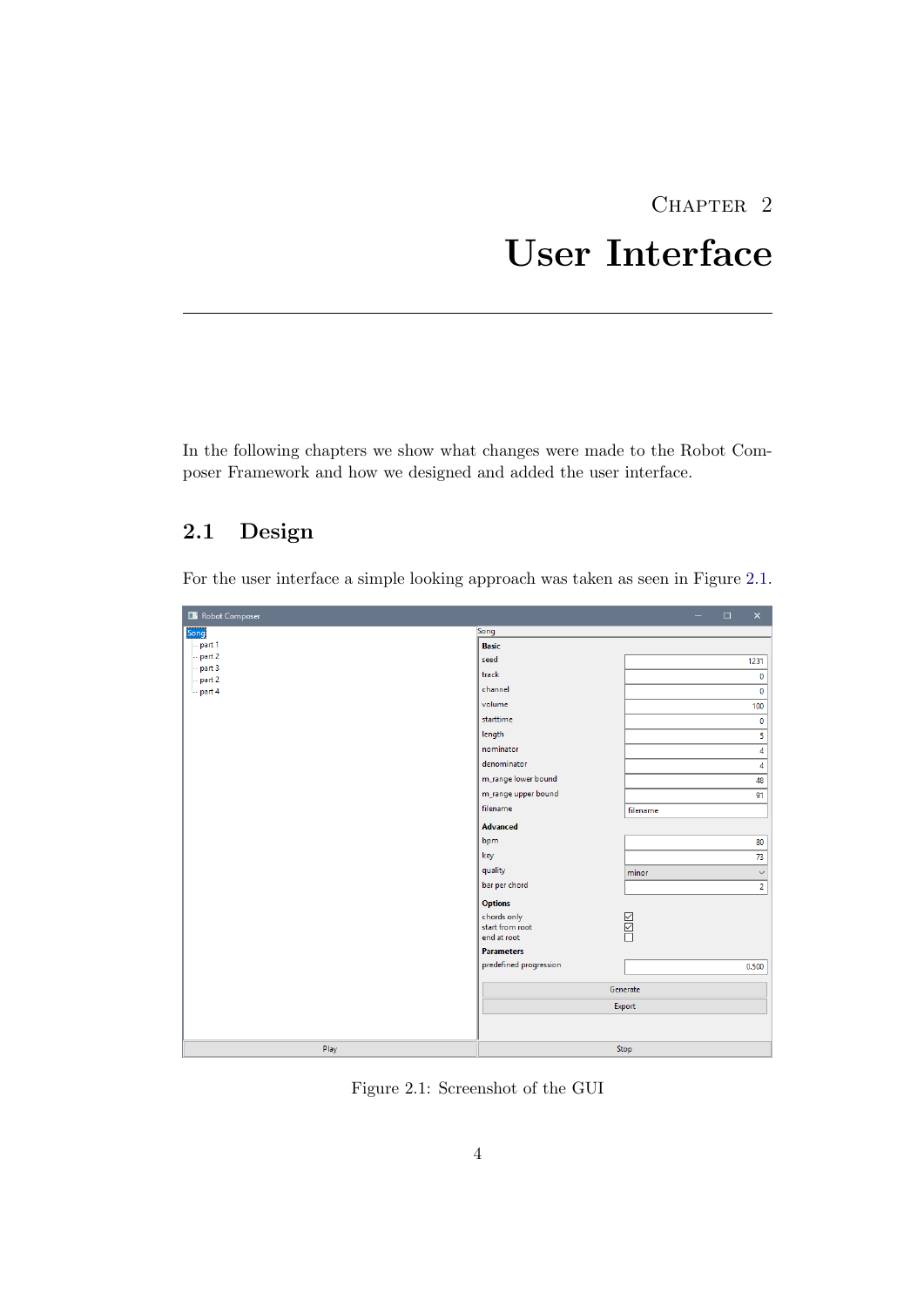#### 2. USER INTERFACE 5

It has a list on the left side which allows the selection of any single part or the entire song. This is so that the user can listen to or change settings of a single part. Due to limitations of the Robot Composer framework, this is not currently supported as mentioned in Section [2.2.4.](#page-10-0)

On the right side all the parameters for the generator are listed and can be edited. If an invalid value is entered into a field it is changed to the nearest valid value as soon as the user changes the selection so it is ensured once the music gets generated all variables are accepted. There is also an on-change listener on the input fields so the user does not have to worry about manually saving them. As described in Section [2.2.2,](#page-8-0) the settings are imported from a JSON [\[11\]](#page-12-11) file and can easily be extended to fit future need.

The bottom part has simple play and stop buttons so the user can listen to the generated song before exporting it to a Midi file.

The whole window can be resized and all the elements dynamically resize with it. If the list of the settings is too long for the current window size, the list becomes scrollable. The user can also freely move the middle line to make more space for the part list or the settings list.

### <span id="page-7-0"></span>2.2 Implementation

The implementation of the user interface for the Robot Composer framework currently relies on two libraries, required some restructuring of the framework and still has some ongoing issues which we could not resolve in the time we had.

#### <span id="page-7-1"></span>2.2.1 Libraries

Other than the Robot Composer library and its dependencies we used a GUI creation library and one to play back the Midi files.

For playing the music in the program we used pygame [\[12\]](#page-13-0). It is open source and licensed under the GNU Lesser General Public License [\[13\]](#page-13-1). It supports almost every desktop operating system and can play back Midi files in a few lines of code. Pygame also has many more feature like creating windows with hardware acceleration but since its main purpose is to create games, it does not allow the easy creation of menus and mostly text based applications. It does allow further extensions which would add this function but we have decided to go for a more proven library for the GUI instead. This also allows us to replace it with a more lightweight Midi playback library or a more general music playback or editing library in the future, if need be.

For the user interface part, we first decided to go for the Kivy [\[14\]](#page-13-2) framework. It is an open source MIT licensed [\[15\]](#page-13-3) library to create applications for many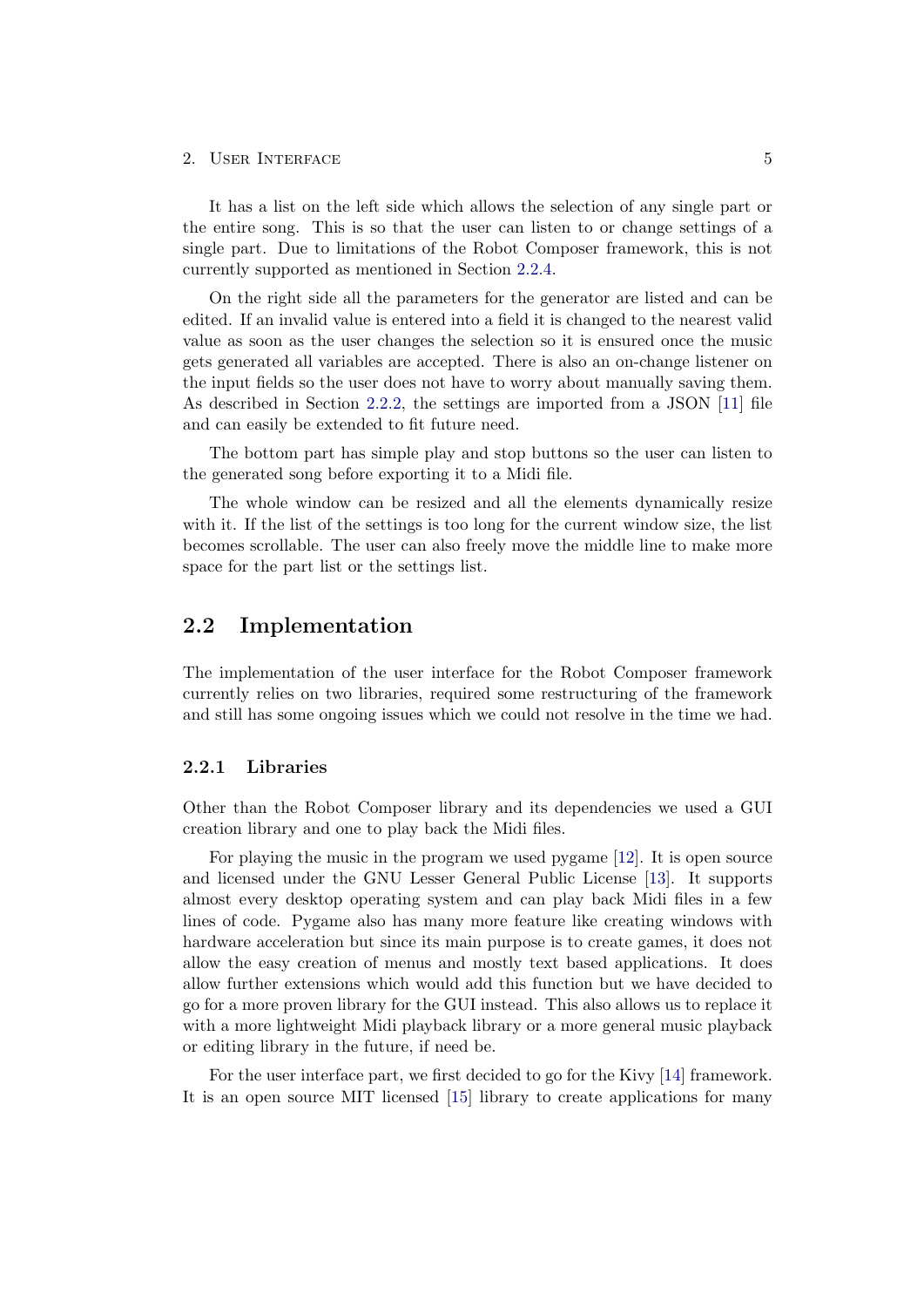#### 2. USER INTERFACE 6

operating systems with even multitouch and mobile support. We thought this would allow us to easily expand to iOS and Android in the future if we decided to do so. Due to the non-native look and some missing features like changing the background color of a button, we needed in our particular case we changed to another library after a while. This set us back quite a bit but in the end it hopefully was the right decision.

The library we settled on is wxPython [\[16\]](#page-13-4). It is a Python wrapper for the cross-platform GUI API wxWidgets [\[17\]](#page-13-5), one of the best known GUI APIs out there. It is licensed under the wxWindows License [\[18\]](#page-13-6) which is similar to the GNU Lesser General Public License [\[13\]](#page-13-1). WxPython has a native look and feel for the supported operating systems with a few small exceptions for some widgets. All the functions and features we needed are supported by this library which makes it a perfect fit for us.

#### <span id="page-8-0"></span>2.2.2 Program Structure

The main function creates a new instance of MusicCreatorApp and initializes it. The MusicCreatorApp then creates a MainFrame which contains all the buttons and UI elements and an instance of Configs which contains all the values the library needs to create music.



Figure 2.2: Program flow chart of the Robot Composer GUI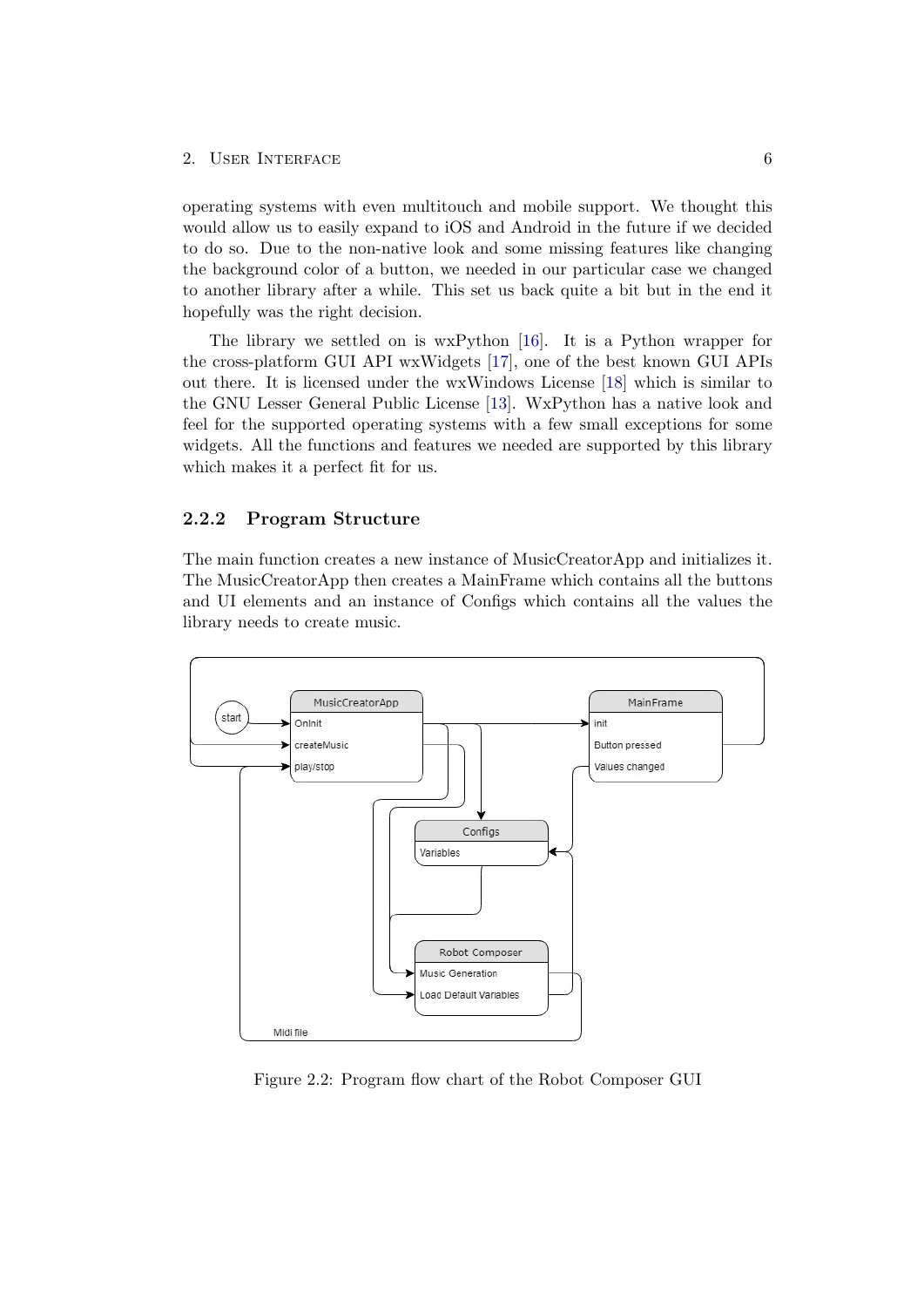#### 2. USER INTERFACE 7

The Configs class gets instantiated with all the settings that are listed in the variables.json file. It contains a list with all the variables the library uses including the types and possible values for each variable. This file was created to make it easier for future variables to be shown in the GUI as settings with the right type and allowed input values.

When the GUI gets initialized, it uses the Configs class to look up all the variables it needs to show. When a setting in the GUI gets adjusted, the value in the Configs instance of the MusicCreatorApp will get changed. When the buttons to generate or export the file in the GUI get pressed, the MainFrame calls a function on the MusicCreatorApp which passes the current Configs to the Robot Composer Framework and calls the corresponding function in the library.

#### <span id="page-9-0"></span>2.2.3 Library Restructuring

The Robot Composer Framework had some issues when it was first used with the GUI since it was designed to only run once and then close before generating the next song.

Because of this original design, the main function of the program to use the library contained everything to create a song. This code had to be split and moved into a setup function and a music generation function. The new main function only contains a call to the initialization functions for the user interface. Most of the code from the old main function is now only executed when the corresponding buttons in the user interface get pressed.

Another issue was that when the library was kept open in the background of the user interface it kept some variables between generating songs like for example the random seed. This meant that if the user did not close the window after every song it would not create the next song with all the new variables when they got changed by the user.

To change this, we created a new Configs class that is meant to function as a container for all the parameters used for the creation of the song. We changed the library to not use any internal variables any more and instead rely on this lookup class. When the user changes a parameter in the user interface it is changed in this settings container and when generating a new song the values in the container are used.

To make it easier to add new possible variables to the GUI and the library we decided to replace the .ini file that was used for the default values with a .json file that not only contains the values but also the names, types and possible values for every variable that can be used in the library as mentioned in Section [2.2.2.](#page-8-0) It gets parsed once in the initialization of the Configs class. The values are used as the default values in the Configs instance and the types and restrictions are used to create the settings entries in the GUI.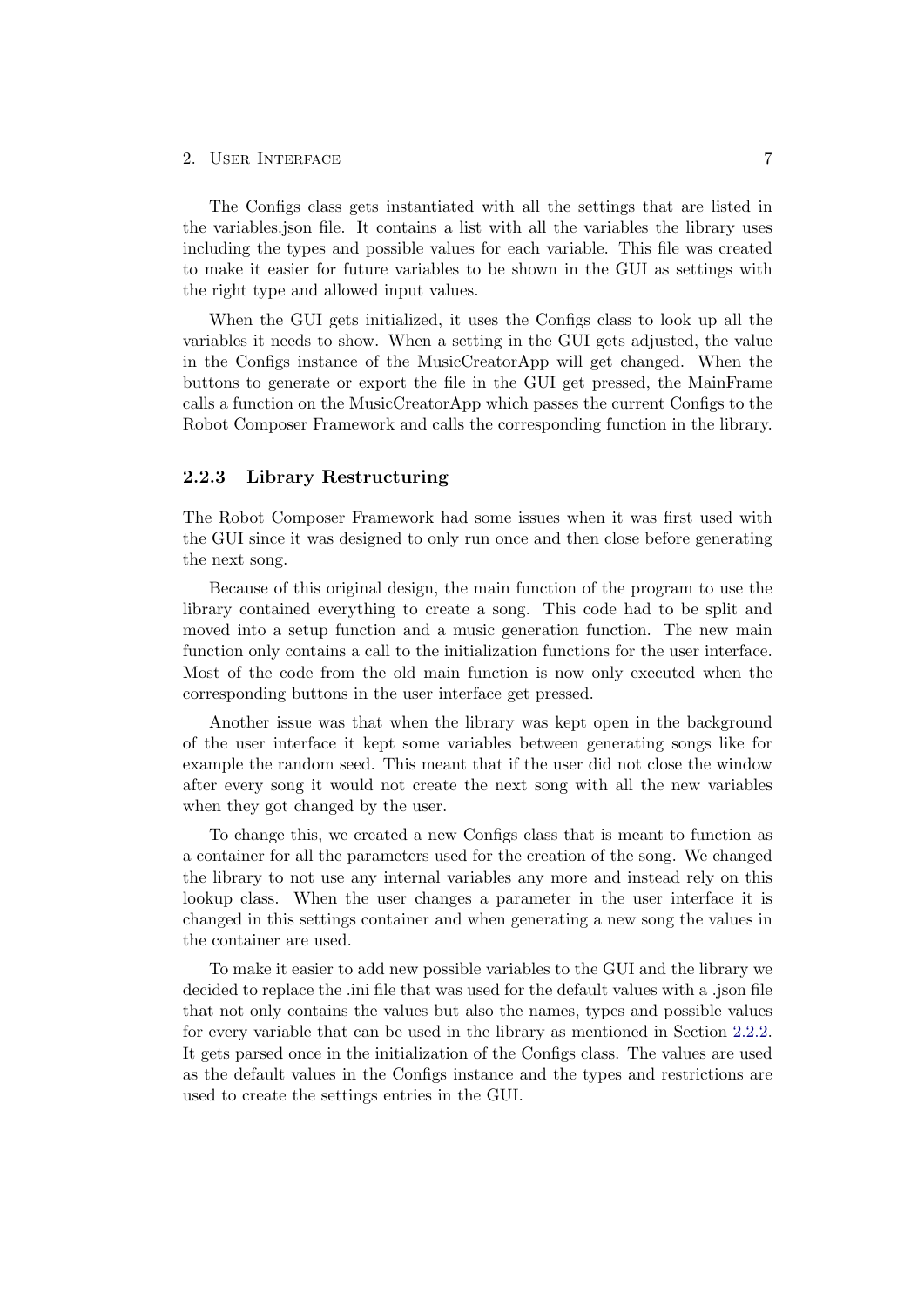#### <span id="page-10-0"></span>2.2.4 Ongoing limitations

Even though we were able to resolve most of the issues we had, we still could not quite get everything to function as we intended.

The original idea was to allow the user to change only parts of the song until he is satisfied with it and can then export it. Due to the way the library generates the song, this change is not as easy as we first thought. The parts that are implemented in the library function parallel to the instruments in the Midi track generation and do not contain those as seen in Figure [2.3.](#page-10-1) This makes it hard to change one without touching the others and therefore we were not able to get it to work in the time we had.



<span id="page-10-1"></span>Figure 2.3: Program flow chart of the Robot Composer Framework (from [\[3\]](#page-12-3))

The user interface already supports changing parts only but the library itself does not currently. This is one of the things that could be added in the future to expand on the functionality of the program.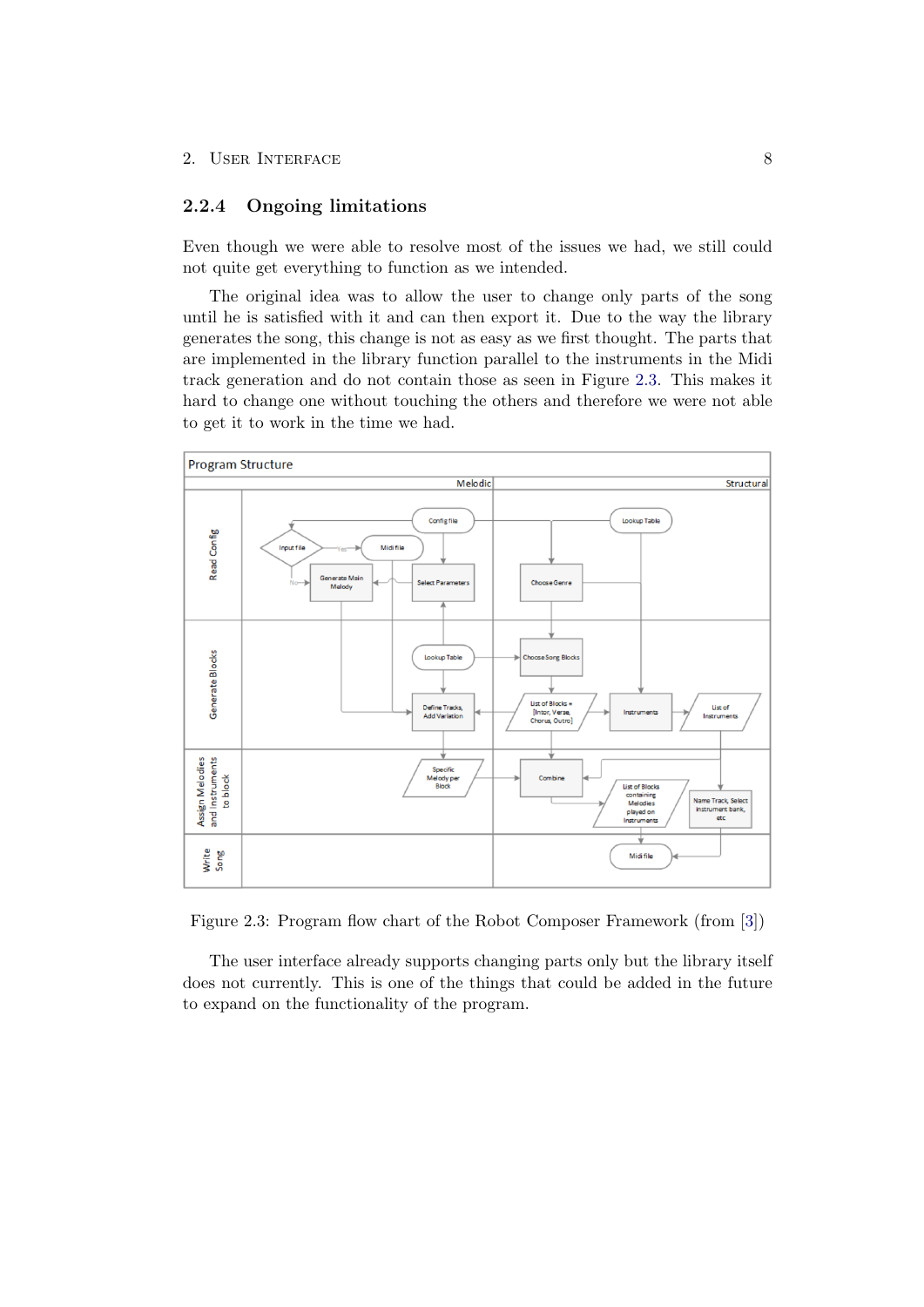### CHAPTER<sub>3</sub>

# <span id="page-11-0"></span>Conclusion and Future Work

The GUI that we implemented during this thesis successfully replaces the previous .ini file for the parameters. This makes it more intuitive to use for beginners so everyone can generate songs without having to work with a console and text files. It also allows the playback of the new song before saving it to the disk so the user can adjust the parameters and generate new songs until the music is satisfying.

### <span id="page-11-1"></span>3.1 Future Work

The library and GUI as it is now works on its own but a lot can be done to improve it. Due to how the library is structured it is not currently possible to adjust parts without changing the whole song. This could be added by reworking parts of the Python library. The GUI already implements the possibility to list and select parts to support the library.

Another quite obrious thing would be to implement more music styles. Since the whole program does not make use of machine learning, it would be necessary to implement the music theory behind other music styles which requires quite a bit of work.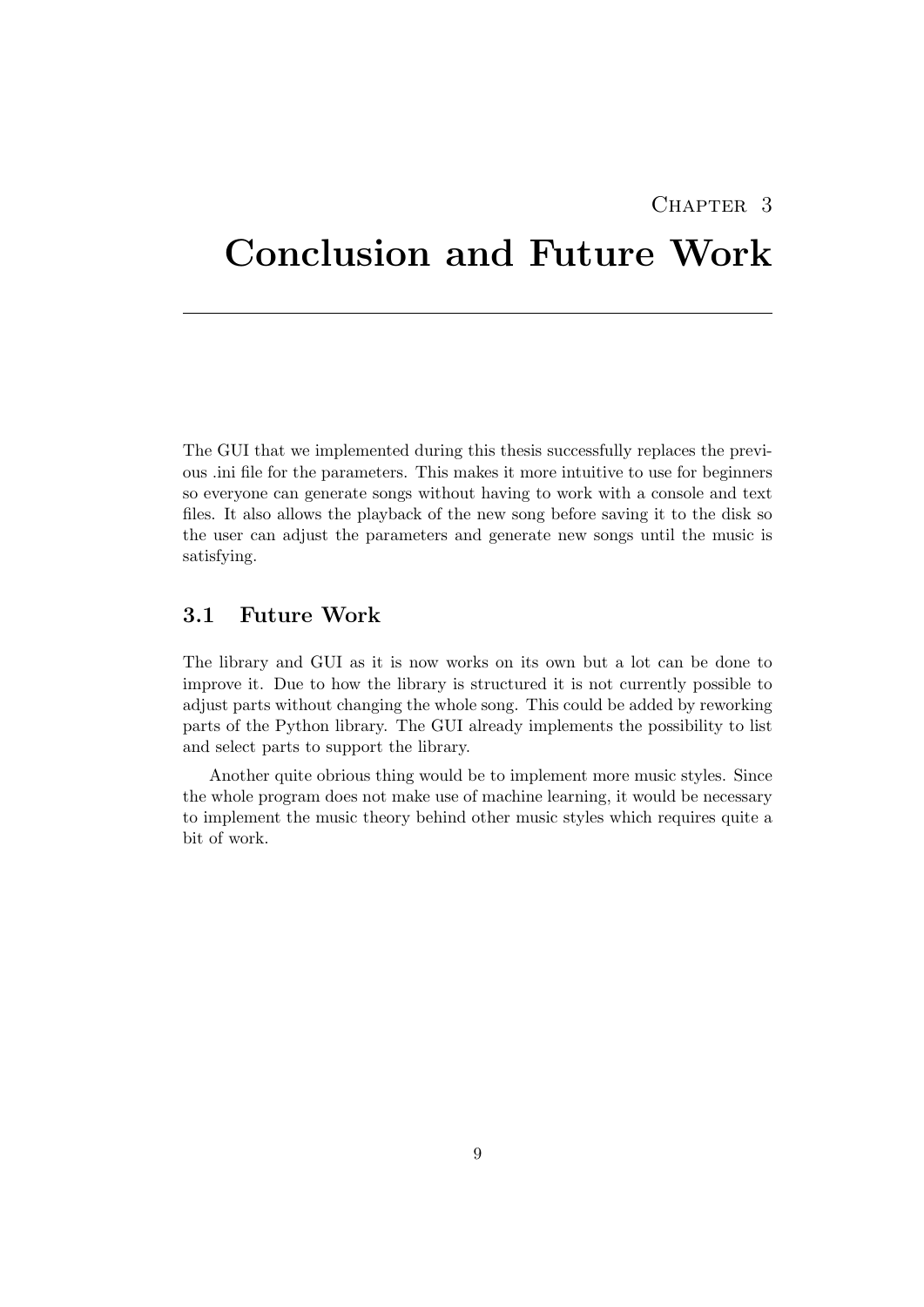# Bibliography

- <span id="page-12-1"></span><span id="page-12-0"></span>[1] Schmid, R.: Robot Composer. <https://pub.tik.ee.ethz.ch/students/2016-HS/SA-2016-63.pdf> (2017)
- <span id="page-12-2"></span>[2] Website: Sonic Pi. <https://sonic-pi.net/> Accessed: 2018-08-14.
- <span id="page-12-3"></span>[3] Studach, N.: Robot Composer Framework. <https://pub.tik.ee.ethz.ch/students/2017-HS/SA-2017-95.pdf> (2018)
- <span id="page-12-4"></span>[4] Kathiresan, T.: Automatic Melody Generation (06 2015)
- <span id="page-12-5"></span>[5] Povel, D.J.: Melody Generator: A Device for Algorithmic Music Construction. Journal of Software Engineering and Applications Vol. 3 No. 7 (2010)
- <span id="page-12-6"></span>[6] Rinchiera, S., Nagler, D., Davison, J., Karunaratne, C.: Youtube: Intelligent Jazz Improvisation Generation using Markov Chains. <https://www.youtube.com/watch?v=zploY043Gx8> Accessed: 2018-08-14.
- <span id="page-12-7"></span>[7] Youtube: Computer-Generated Jazz Improvisation. <https://www.youtube.com/watch?v=Cbb08ifTzUk> Accessed: 2018-08-14.
- <span id="page-12-8"></span>[8] Temperley, D., Sleator, D.: Melisma Stochastic Melody Generator. <http://www.link.cs.cmu.edu/melody-generator/> Accessed: 2018-08-14.
- <span id="page-12-9"></span>[9] Website: Henon Map Melody Generator. <http://henon.sapp.org/> Accessed: 2018-08-14.
- <span id="page-12-10"></span>[10] Keller, R.: Impro-Visor. <https://www.cs.hmc.edu/~keller/jazz/improvisor/> Accessed: 2018-08-14.
- <span id="page-12-11"></span>[11] Website: JSON Standard. <https://www.json.org/> Accessed: 2018-08-22.